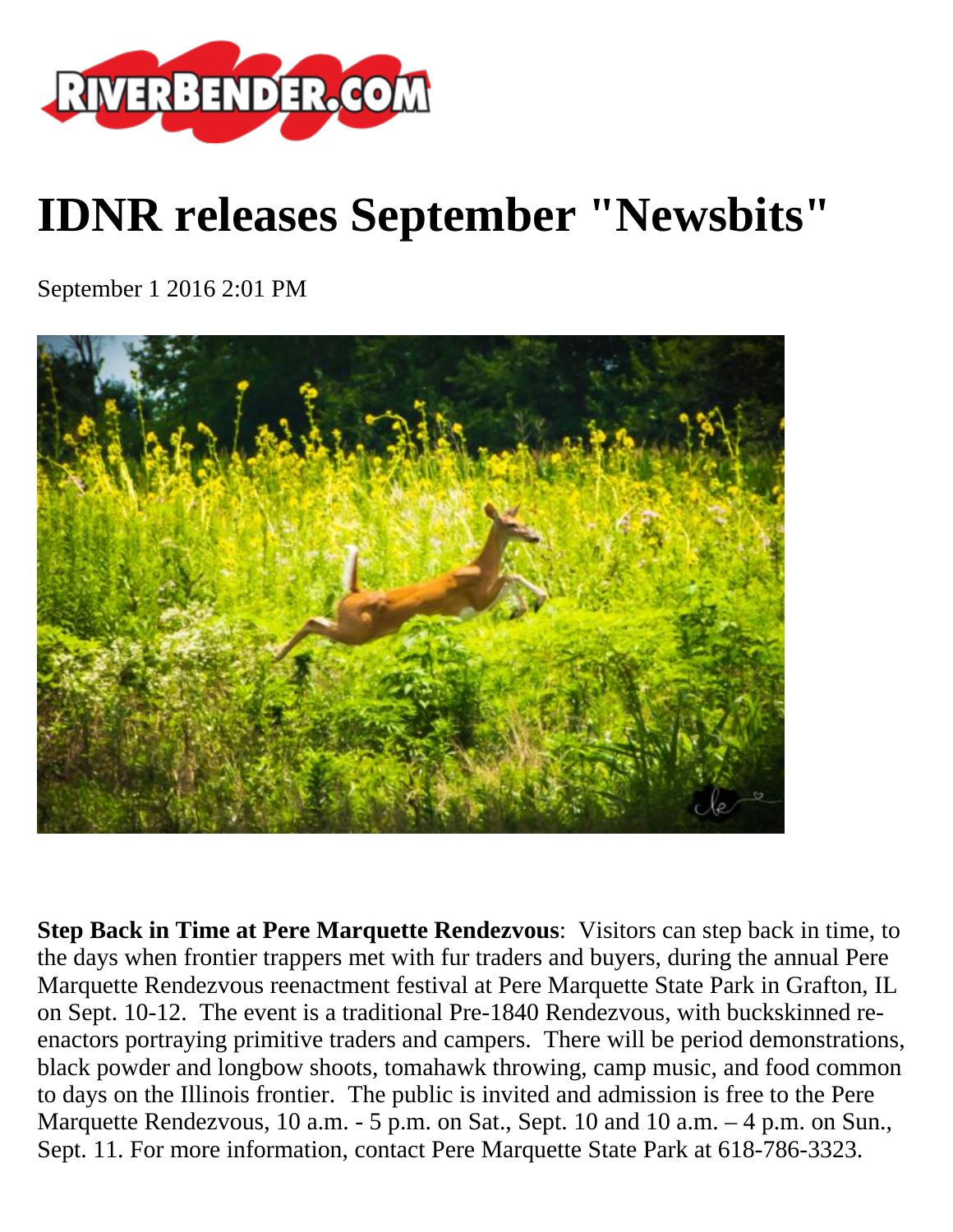**Bobcat Permits:** Hunters and trappers may apply for an Illinois Bobcat Hunting and Trapping Permit online at [www.dnr.illinois.gov](http://www.dnr.illinois.gov/) through Sept. 30. Applicants must submit a \$5.00 non-refundable fee. Five hundred permits will be allocated during a lottery and mailed to successful applicants. Any leftover permits will be sold online on a first-come, first-served basis. For more information: [https://www.dnr.illinois.gov/hunting](https://www.dnr.illinois.gov/hunting/furbearer/Pages/BobcatHuntingTrapping.aspx) [/furbearer/Pages/BobcatHuntingTrapping.aspx](https://www.dnr.illinois.gov/hunting/furbearer/Pages/BobcatHuntingTrapping.aspx)

**Resident Archery Deer Permits**: Resident combination and antlerless-only archery deer permits are available over-the-counter (OTC) from DNR Direct license and permit vendors. Find a vendor link here: [http://www.dnr.illinois.gov/LPR/Pages](http://www.dnr.illinois.gov/LPR/Pages/LicensePermitVendors.aspx) [/LicensePermitVendors.aspx](http://www.dnr.illinois.gov/LPR/Pages/LicensePermitVendors.aspx)

**Non-Resident Archery Deer Permits:** Illinois Non-Resident Archery Deer combination permits are available over-the-counter (OTC) from DNR Direct license and permit vendors. The Illinois Archery Deer Season is Oct. 1, 2016 through Jan. 15, 2017.

**Firearm Deer Permits:** Illinois Firearm Deer permits and Muzzleloader-only Deer permits remaining after this year's lottery drawings will be available over-the-counter (OTC) from DNR Direct license and permit vendors beginning Oct. 18.

**Hunting and Trapping Digest**: The *Illinois Digest of Hunting and Trapping Regulations 2016-2017* edition is available in PDF format on the IDNR website: <http://www.dnr.illinois.gov/hunting/Pages/HuntingTrappingDigests.aspx>

**Youth Deer Permits**: Resident and non-resident Illinois Youth Firearm Deer permits are available over-the-counter (OTC) from DNR Direct license and permit vendors. The Youth Deer Hunt is Columbus Day weekend, Oct. 8-10, 2016. For more information: <http://www.dnr.illinois.gov/hunting/deer/Pages/YouthFirearmDeerHunting.aspx>

**Public Duck and Goose Hunting Area Permits**: Hunters may apply online for the Illinois 2016 Public Duck and Goose Hunting Area Permit program. The second lottery application period deadline is Sept.14 for those unsuccessful resident applicants from the first lottery, residents who didn't apply in the first lottery, and non-residents. The third lottery application period will be Sept. 15-28. All initial applications must be made online:[http://www.dnr.illinois.gov/hunting/waterfowl/Pages](http://www.dnr.illinois.gov/hunting/waterfowl/Pages/OnlinePermitApplication.aspx) [/OnlinePermitApplication.aspx](http://www.dnr.illinois.gov/hunting/waterfowl/Pages/OnlinePermitApplication.aspx)

**Fall Wild Turkey Shotgun Permits**: Hunters may apply for the third lottery for 2016 Fall Wild Turkey Shotgun permits through Sept. 19. The dates for the Fall Wild Turkey Shotgun season are Oct. 22-30. For more information: [www.dnr.Illinois.gov/hunting](http://www.dnr.illinois.gov/hunting/turkey) [/turkey](http://www.dnr.illinois.gov/hunting/turkey)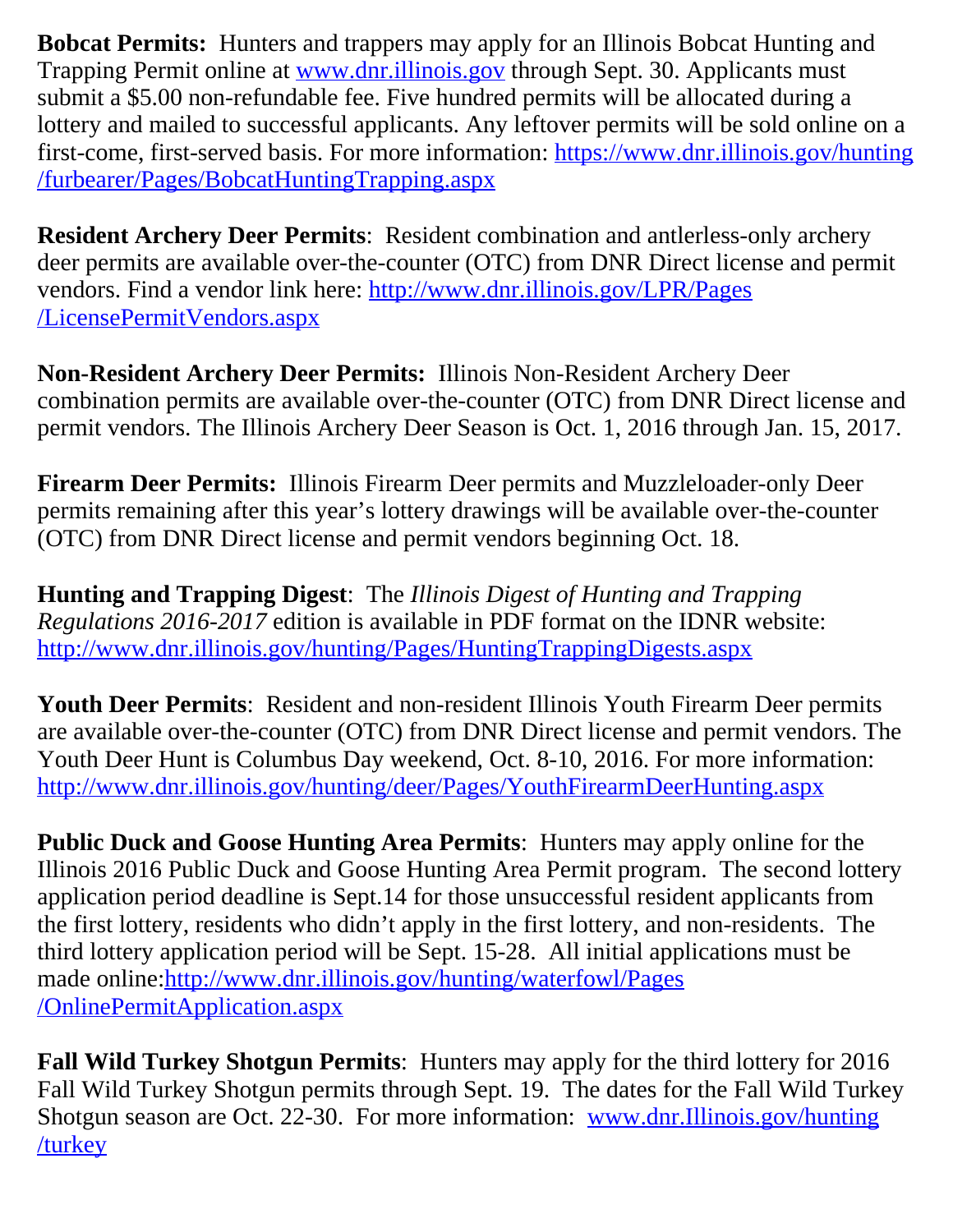**Controlled Pheasant Permits**: Hunters can apply online now for 2016-17 Illinois controlled pheasant hunting opportunities available at 18 IDNR sites. Fourteen of the sites are operated by the IDNR, while four other sites are managed by concessionaire T. Miller, Inc. For application information, check the IDNR website at [www.dnr.illinois.](http://www.dnr.illinois.gov/) [gov](http://www.dnr.illinois.gov/) or[www.tmillerinc.com](http://www.tmillerinc.com/).

**INPC Meeting**: The 224th meeting of the Illinois Nature Preserves Commission will be held on Tues., Sept. 13 beginning at 10:00 a.m. at Danada House, 3S501 Naperville Road, Wheaton, IL 60189. The meeting is open to the public. For more information, phone 217-785-8686.

**ICF 2017 Calendar:** The Illinois Conservation Foundation's annual Outdoors in Illinois 2017 wall calendar is available for order right now. Proceeds from the sale of the beautiful 2017 calendar support a variety of youth education programs at the Torstenson Youth Conservation Education Center, and the traveling Torstenson Education Station. The 9x12 calendar contains stunning photography of Illinois, and it can be purchased for \$15 through the ICF website at [www.ilcf.org](http://www.ilcf.org/) or by phone at 217-785-2003. Order now and calendars will be available in October.

**Youth Firearm Deer Season at JEPC**: Youth hunters interested in participating in the Youth Deer Hunt (Oct. 8-10) at Jim Edgar Panther Creek (JEPC) State Fish and Wildlife Area must submit a postcard to the site office by Sept. 9 to enter a drawing for 75 hunters to hunt the two Open Units at the site. The drawing will be held Sept. 10. Youth should provide their name, age, address and phone number. Successful applicants will be notified. Successful hunters can purchase a Cass County Youth Firearm Deer permit at authorized DNR Direct license vendors throughout the state. Please note that the Control Unit and the Quail Management Unit at JEPC are both closed to youth deer hunters – youth hunting is allowed in the two Open Units only. Also be aware that archery deer season is also open during the Youth Deer Season, and there will be bow hunters in the field during the youth deer hunt. The Youth Deer Season is open only to hunters who have not reached their 18th birthday prior to the opening date of the season. All youth hunters must have an Illinois hunting license (unless exempt) and a current, valid Youth Deer Permit. Each youth must be accompanied by a supervising non-hunting adult. Additionally, the Youth Deer Permit is only valid for the three-day Youth Deer season on state-owned sites and will not be considered as a valid permit if used during any other deer season on state-owned properties. Youth hunters should address postcards for the JEPC Youth Deer Hunt drawing to: Youth Deer Hunt, JEPC, 10149 County Highway 11, Chandlerville, IL 62627. For additional information, please call 217-452-7741.

**Illinois State Parks Guide**: Plan your fall travels with a copy of the 2016-17 *Illinois State Parks* guide. The booklet, in print and online, is a useful guide to an eventful day